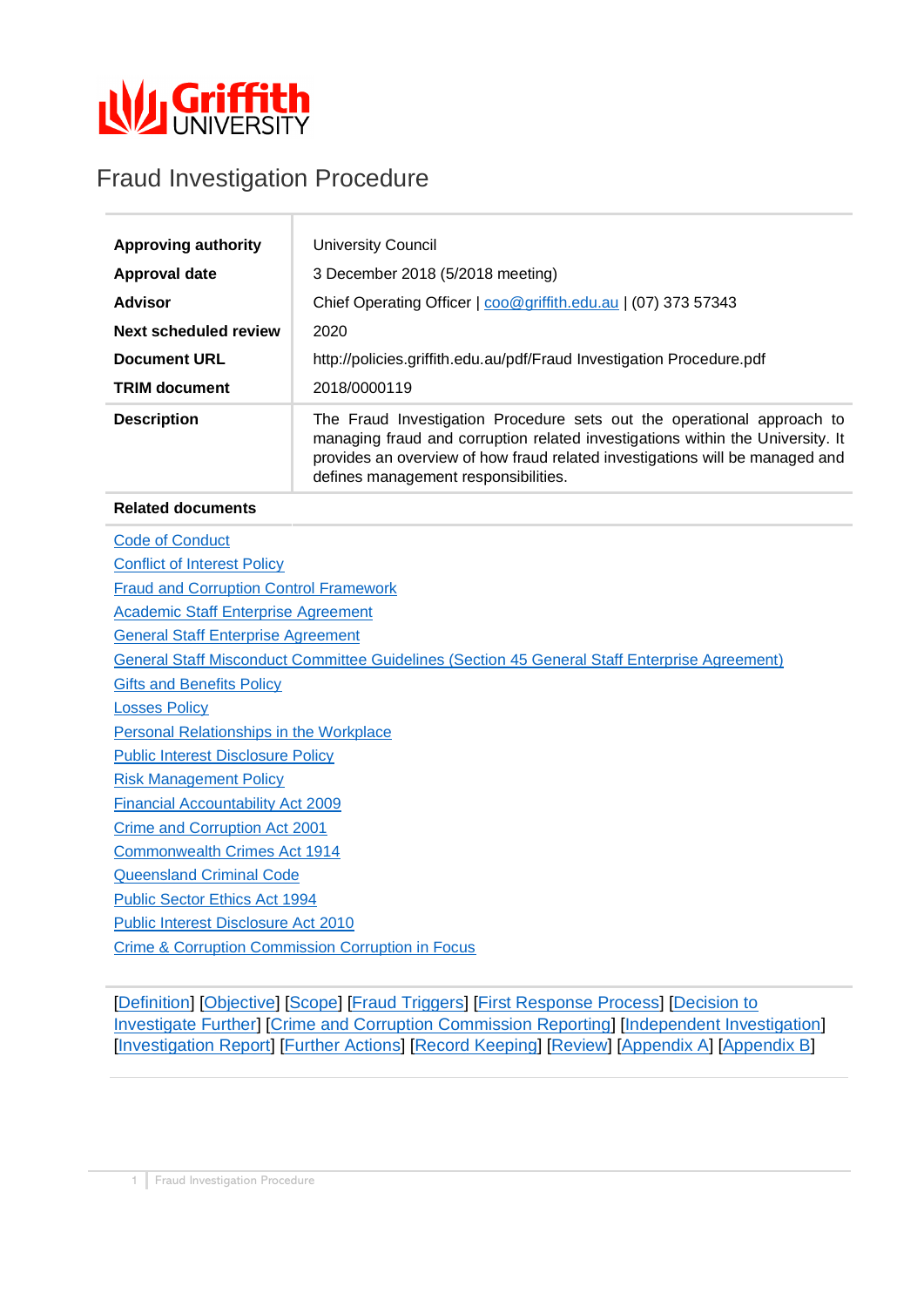### <span id="page-1-0"></span>**1. DEFINITION**

For the purpose of this document, the following key definitions are applied in conjunction with the corrupt conduct, corruption and fraud definitions outlined in the Fraud and Corruption Control Framework:

**Ethical culture of Integrity** is based on an organisational culture of consistently exhibiting strong moral principles which ensures that as an organisation we have consistent standards of honesty and adherence to University policies and procedures.

**Investigation** is a search for evidence relating to a specific fraud allegation(s) to determine the facts relating to the matter and to assist in deciding what, if any, action should be taken in relation to the matter(s).

# <span id="page-1-1"></span>**2. OBJECTIVE**

Griffith is committed to an ethical culture of integrity This Fraud Investigation Procedure (Procedure) supports the University's culture of integrity and ethical decision-making and our responsibilities in properly responding to any fraud and corruption allegations. This Procedure sets out the University's principles and responsibilities for investigations of alleged fraud and corruption. This procedure is underpinned by the Fraud and Corruption Control Framework.

# <span id="page-1-2"></span>**3. SCOPE**

This Procedure applies to Council and University Committee members, students, and staff of the University and its controlled entities. For the purpose of this Procedure and the Fraud and Corruption Control Framework, 'staff' means continuing, fixed-term and casual staff, including senior management, executive, academic, general, visiting, honorary and adjunct, conjoint appointments and volunteers participating in University business or activities.

# <span id="page-1-3"></span>**4. FRAUD TRIGGERS**

Fraud can occur in many ways; it may involve one or more internal and external parties and may be executed by one person or involve a number of parties. Irrespective of how fraud is perpetrated, in most circumstances, fraud arises due to pressure, opportunity and / or rationalisation. The observing officer who identifies potential fraud triggers or who reasonably suspects fraudulent or corrupt activity, should remain calm and avoid alerting the perpetrator or perpetrators that they have become aware of the fraudulent behaviour.

# <span id="page-1-4"></span>**5. FIRST RESPONSE PROCESS**

First response is the time when someone becomes aware of a suspected fraud or corrupt activity, until the submission of a report. Refer Appendix A for Initial Response Process flowchart.

Except for first response actions, the University's authorised officer – Chief Operating Officer will assess the allegation of fraudulent or corrupt behaviour to determine the appropriate course of action and resolution. The Chief Operating Officer may delegate assessment tasks to relevant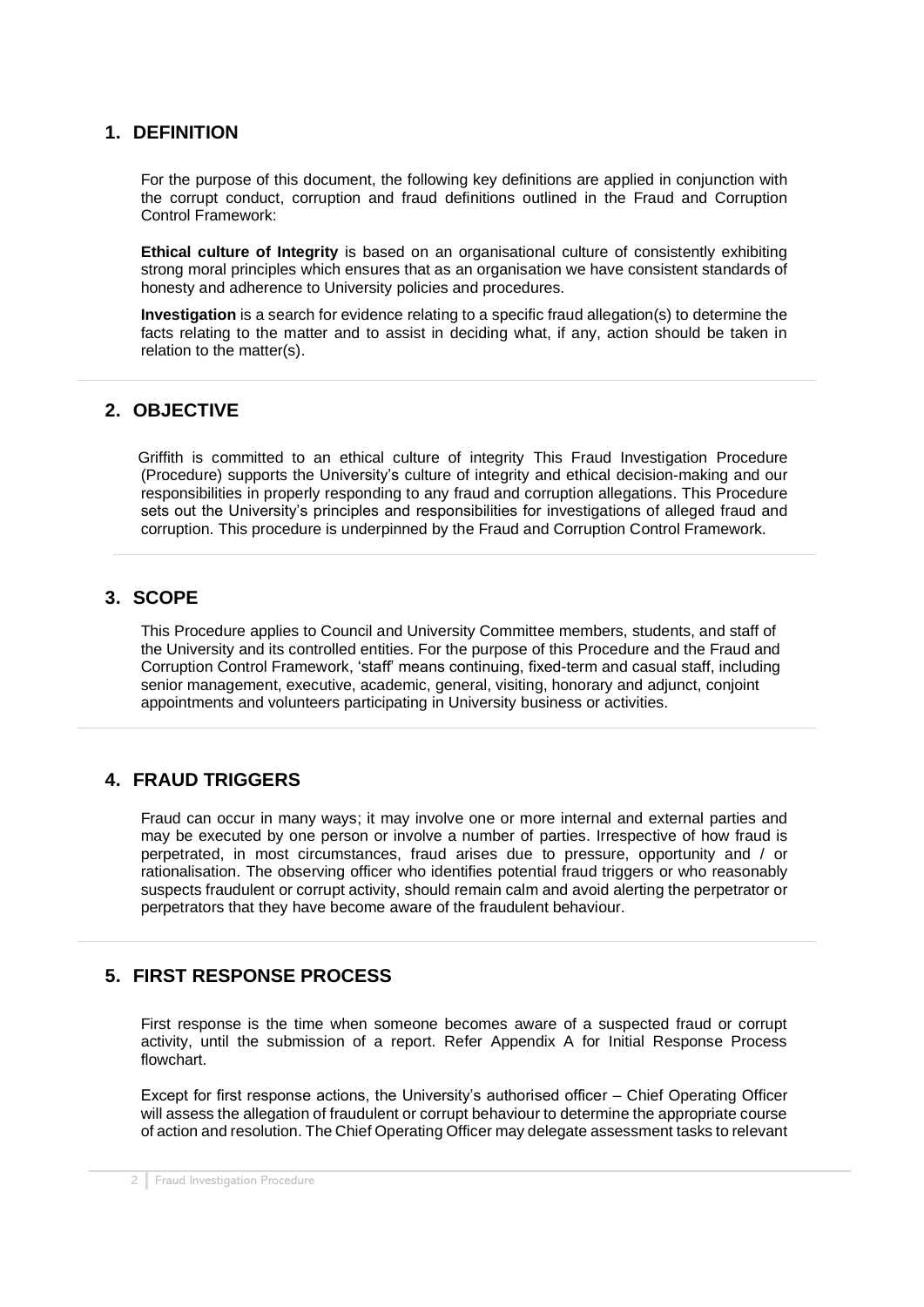senior officers. Each allegation will be examined to determine whether fraudulent or corrupt behaviour has occurred.

i. Reporting of a Potential Fraud

All members of the University community play an important role in identifying and reporting suspicious actions or wrong doing. While the majority of fraud and corruption is identified by staff, potential fraudulent or corrupt behaviour can also be detected by external stakeholders.

The University strongly encourages and expects staff to identify and make public interest disclosures about suspected wrongdoing to assist in the prevention of fraud and corruption.

Reporting concerns internally to a supervisor is usually the most effective way to correct wrongdoing as this enables the University to quickly investigate and address concerns. The [Public Interest Disclosure](https://policies.griffith.edu.au/pdf/Public%20Interest%20Disclosure%20Policy.pdf) policy sets out other options for reporting suspected wrongdoing, including to the independent whistleblower hotline 'Your Call.'

It is important to maintain confidentiality and not to discuss the matter, other than for the purpose of making a report. Maintaining confidentiality protects the discloser against reprisals and also protects other people affected by the disclosure.

The [Public Interest Disclosure](https://policies.griffith.edu.au/pdf/Public%20Interest%20Disclosure%20Policy.pdf) policy provides advice on the options for making a disclosure to a proper authority if internal fraud or corrupt conduct is suspected.

Information about whistleblowing is available on the University's [Integrity Program](https://intranet.secure.griffith.edu.au/work/integrity) and the University's [Public Interest Disclosure](https://www.griffith.edu.au/about-griffith/corporate-governance/whistleblowing) website.

'Your Call' has been engaged by the University to impartially and confidentially manage disclosures and to facilitate disclosers to provide information or concerns without fear of reprisal. Disclosers may opt to remain anonymous. The Your Call service may be contacted on 1300 790 228 (business days 9.00am to 12.00am) or online at [www.yourcall.com.au/report.](http://www.yourcall.com.au/report) The organisational identification for the University is GRIFFITH.

External stakeholders who have reason to suspect fraud or corruption or that opportunities for the same exist at the University are encouraged to report their concerns using the Your Call service or via email to the Chief Operating Officer: [complaints@griffith.edu.au](mailto:complaints@griffith.edu.au) or telephone: +61 7 373 57111

It is important to ensure that, irrespective of how the fraud is discovered, the observer should simply report the facts as they are understood to the proper authority and not try to investigate the matter further as the discovery may be far more serious than it initially appears and may involve many parties. Observers should only intervene if it is necessary to prevent harm to any person and it is safe to do so.

ii. Capturing Available Evidence

Observers should capture as much information as possible about the suspected wrongdoing to include in their disclosure but only if it is safe to do so. An accurate record should be made based on immediate knowledge of the incident and without making any further inquiries. The following checklist can act as a guide for capturing all relevant information observed or identified:

Party involved in incident observed:

- Internal or external to the University
- Name, position, and business unit
- Time and date of incident and/or loss
- Details of other witnesses to incident

Details of questionable incident observed:

- Incident observed through phone / email / person / other
- Details of questionable incident (who, what, when, where, how)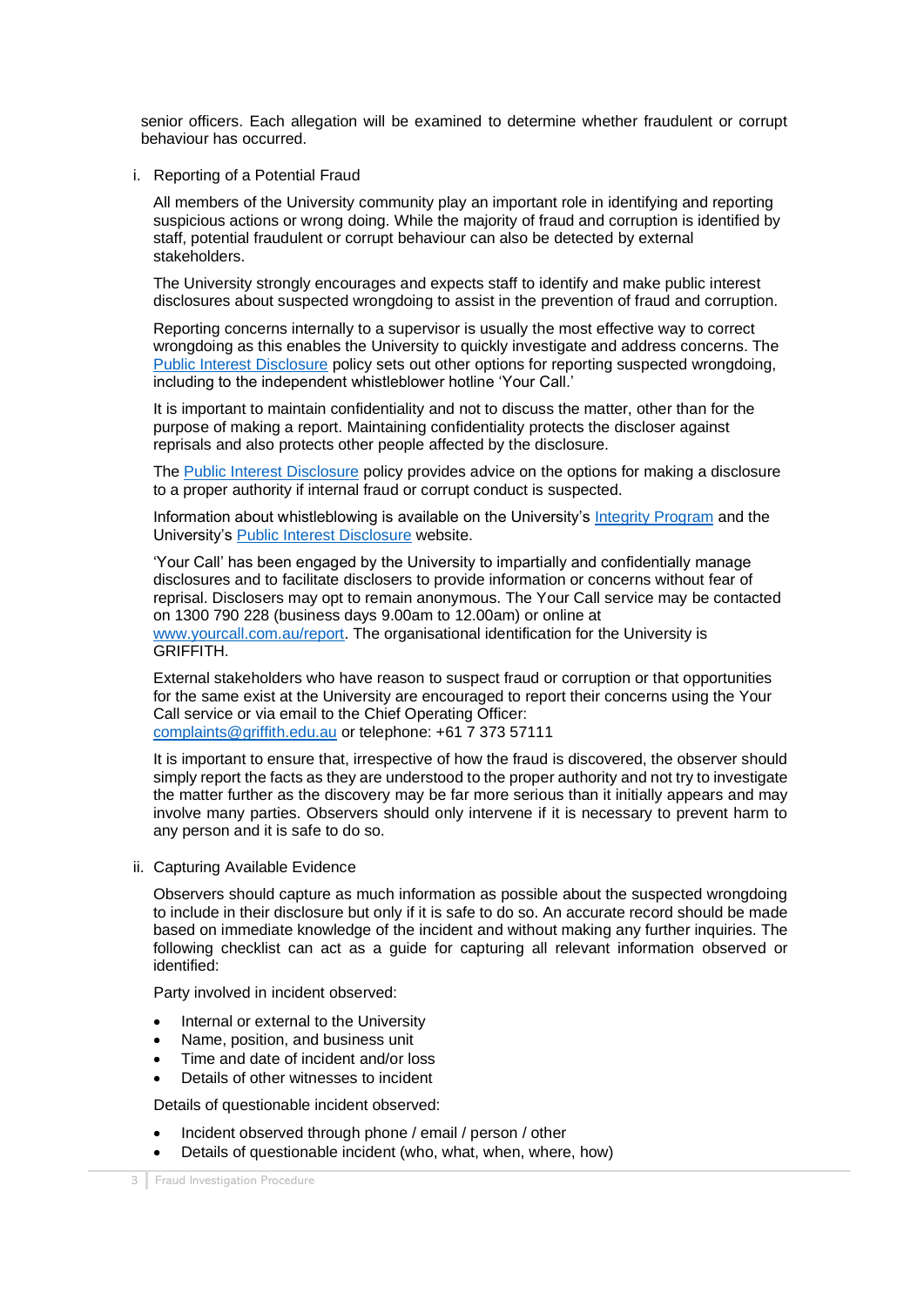- Specific requests made (where relevant)
- Location of the observer when incident occurred
- Details of any conversations or interactions that the observer was involved in or overheard (where relevant)

Evidence of questionable incident observed (only if available):

- Copies of documents, exhibits or records
- Photos, videos, screenshots or other image-based evidence (which should be legally acquired)
- Phone recordings, text messages, emails or any other electronic communication available
- Data stored in computer systems or other electronic devices
- Any other available evidence that may support the concerns raised
- iii. Submitting a Report

Time is of the essence when dealing with suspected fraudulent or corrupt action. It is important that the observer uses one of the options for making a disclosure (see Section 5(i) of this Procedure) to ensure reporting and appropriate escalation occurs as soon as possible after the suspicion arises.

Managers or supervisors receiving a first communication about alleged fraud and corruption should:

- maintain a log of all actions taken since the information was received and encourage the observer to do the same.
- prepare accurate file notes of conversations or other communication that have occurred; these notes may be required for investigation or court proceedings at a later stage.
- only advise / involve those who absolutely need to know.
- promptly advise the appropriate line manager / supervisor or submit a verbal or written disclosure to:
	- **•** The Chief Operating Officer

Email: [coo@griffith.edu.au](mailto:coo@griffith.edu.au) | Telephone (07) 373 57343;

The Director, Audit, Risk and Compliance

Email [d.raniga@griffith.edu.au](mailto:d.raniga@griffith.edu.au) | Telephone (07) 373 58513;

The Manager, Internal Audit

Email [d.constantinous@griffith.edu.au](mailto:d.constantinous@griffith.edu.au) | Telephone (07) 373 56402;

The Vice Chancellor, in the case of a disclosure about the Chief Operating **Officer** 

l

Email [vc@griffith.edu.au](mailto:vc@griffith.edu.au) | Telephone (07) 555 28178; or

The Chancellor, in the case of a disclosure about the Vice Chancellor

Email [chancellor@griffith.edu.au](mailto:chancellor@griffith.edu.au) | Telephone (07) 373 58502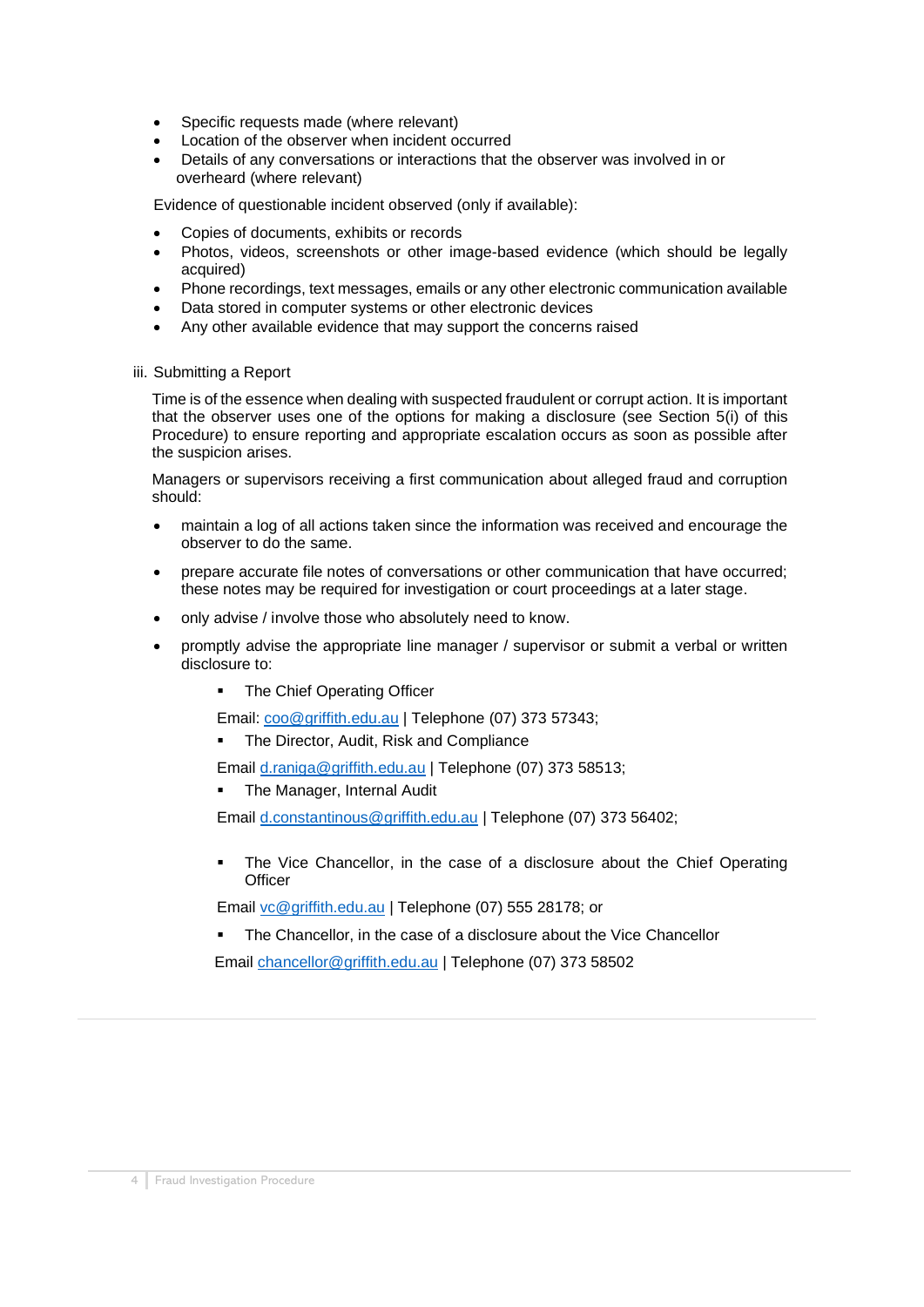# <span id="page-4-0"></span>**6. DECISION TO INVESTIGATE FURTHER**

The Chief Operating Officer should be informed of all allegedinternalfraud and corrupt conduct incidents (public interest disclosures). The Chief Operating Officer will comply with the procedures for assessing, investigating and documenting disclosures as detailed in the [Public](https://policies.griffith.edu.au/pdf/Public%20Interest%20Disclosure%20Policy.pdf)  [Interest Disclosure Policy.](https://policies.griffith.edu.au/pdf/Public%20Interest%20Disclosure%20Policy.pdf) The Chief Operating Officer will to the greatest extent possible keep the disclosure and the identity of the disclosure confidential. The Chief Operating Officer may delegate tasks and/or undertake consultations with relevant senior officers as necessary for the purpose of the initial investigation of the disclosure. All findings from the initial investigation will be documented in an Initial Evaluation Report. The report will also recommend an independent investigation of the incident if required, and whether the investigation should be conducted under the protection of legal professional privilege. Further, a review of internal controls relevant to the incident will also be undertaken.

# <span id="page-4-1"></span>**7. CRIME AND CORRUPTION COMMISSION REPORTING**

The Chief Operating Officer will advise the Vice Chancellor, who will determine whether to notify the Crime and Corruption Commission (CCC). The Crime and Corruption Act 2001 places a duty to notify the CCC of any reasonable suspicion of corrupt conduct. Reporting to the CCC occurs prior to determining whether an offence has occurred.

Section 44.3 of the Crime and Corruption Act 2001 provides that if the University is satisfied that a complaint is frivolous or vexatious or lacks substance or credibility or that dealing with the complaint would be an unjustifiable use of resources, then the University may take no action or discontinue action. However the University must advise the complainant of the University's reasons for taking no action. For further guidance refer to the CCC website [Corruption in Focus section 3.2.](file:///C:/Users/s1371972/Downloads/corruption-in-focus-chapter3-October2014.pdf)

# <span id="page-4-2"></span>**8. INDEPENDENT INVESTIGATION**

When an independent investigation of the incident is recommended, the following steps will be undertaken to ensure the investigation is carried out in an appropriate manner, dependent on whether the fraud perpetrated was internal or external to the University. Refer Appendix B for Independent Investigation Process flowchart.

For example, the planning for the investigation of a fraud may include the preparation of terms of reference in the following form.

### **i. Terms of Reference**

Where an independent investigation is recommended, matters to be considered and confirmed by the Chief Operating Officer as part of the independent investigation planning process should include:

- Qualification, competency and relationship of the investigating personnel
- Specific issues and matters to be examined in depth;
- Identification of functional areas and key staff to be involved;
- Identification and engagement of specialist qualified independent expertise or support required;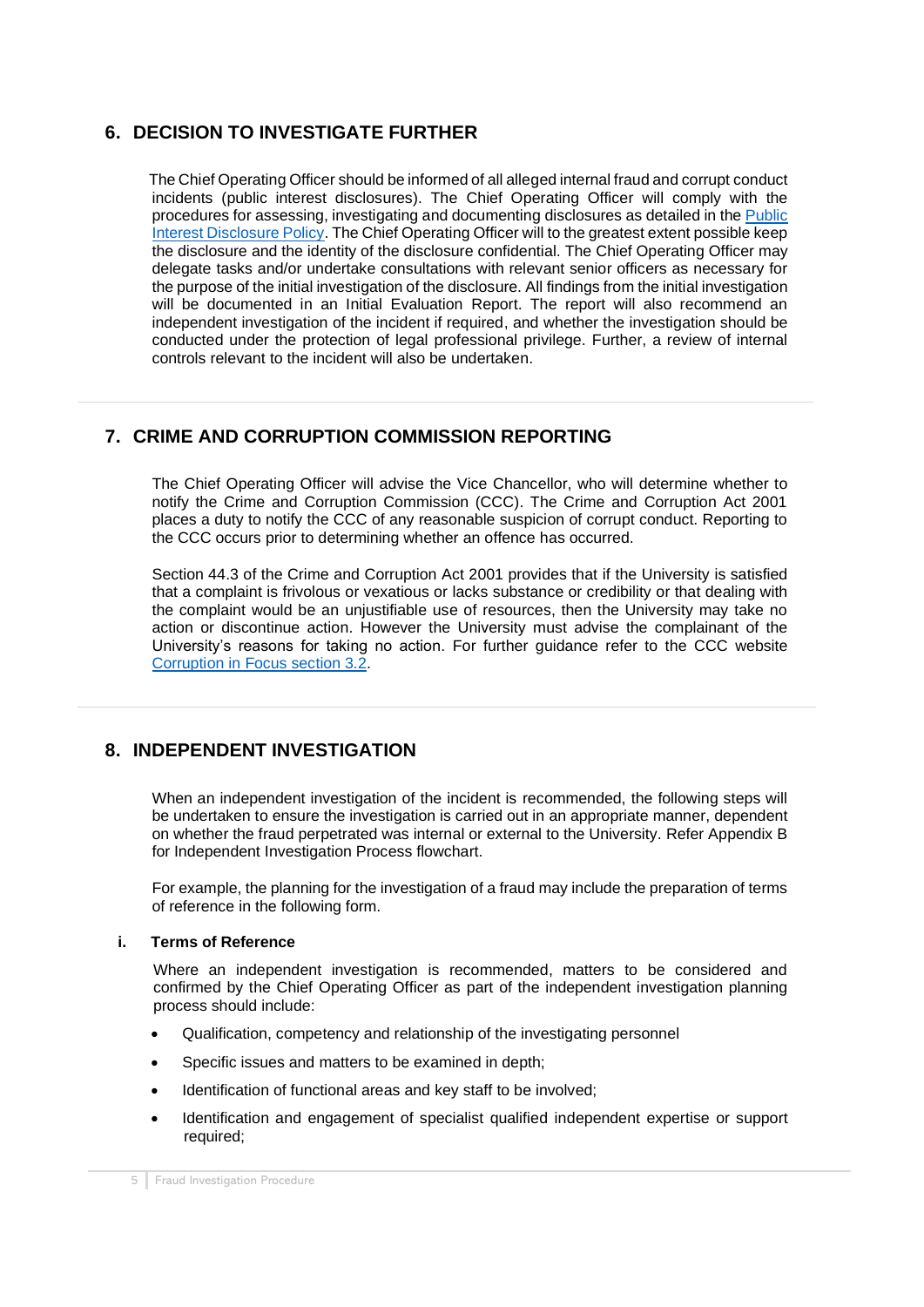- Ensure investigation reviews prior periods (if applicable) to identify whether further fraud instances have occurred and to assess the magnitude of the loss to the University
- Expected costs and time period for the investigation:
- Confirmation of the powers and responsibilities of the investigator(s);
- Milestones, key review points and report back dates;
- Determine clearly the deliverables required.

### **ii. Purpose of investigation**

The purpose of any investigation will be to:

- Establish and document the relevant facts:
- Make a finding of fact based on the available evidence; and
- Provide recommendations to the University.

### **iii. Principles of Procedural Fairness**

The principles of procedural fairness and natural justice are designed to ensure that decision making is fair and reasonable and avoids bias. Before any final determination is made, a person who is the subject of a report will be:

- Told the substance of the allegation;
- Told the substance of any adverse comment arising out of an investigation that may be included in a report, memo, or letter;
- Given a reasonable opportunity to answer any allegation and respond to any negative findings; and
- The presumption of innocence is maintained throughout the investigation unless the allegations are proved to be substantiated.

### **iv. Key Considerations**

The following should be considered prior to the commencement of any investigation:

- If there is any doubt about the University's authority to gather information, appropriate legal advice should be sought;
- Provisions, directives, guidelines and procedures required by law and relevant staff enterprise agreements are observed throughout the process.
- There is appropriate confidentiality to ensure the integrity of the inquiry and to minimise the impact of the investigation. Prudent handling of materials and information minimises the risk of evidence being contaminated, possible reprisals against any discloser, prejudice against the subject officer or prejudgement of the outcomes.
- Evidence collected during an investigation must be performed in accordance with the rules of evidence and protected so that it will stand up as evidence in a court of law.

# <span id="page-5-0"></span>**9. INVESTIGATION REPORT**

At the completion of an investigation, the information gathered is assessed by the investigator and a formal report prepared. All recommendations within the report are supported by evidence. Reports are logical and provide a sound basis for decisions to be made on the merits of the case and on the balance of probabilities.

### **i. Allegation is not substantiated**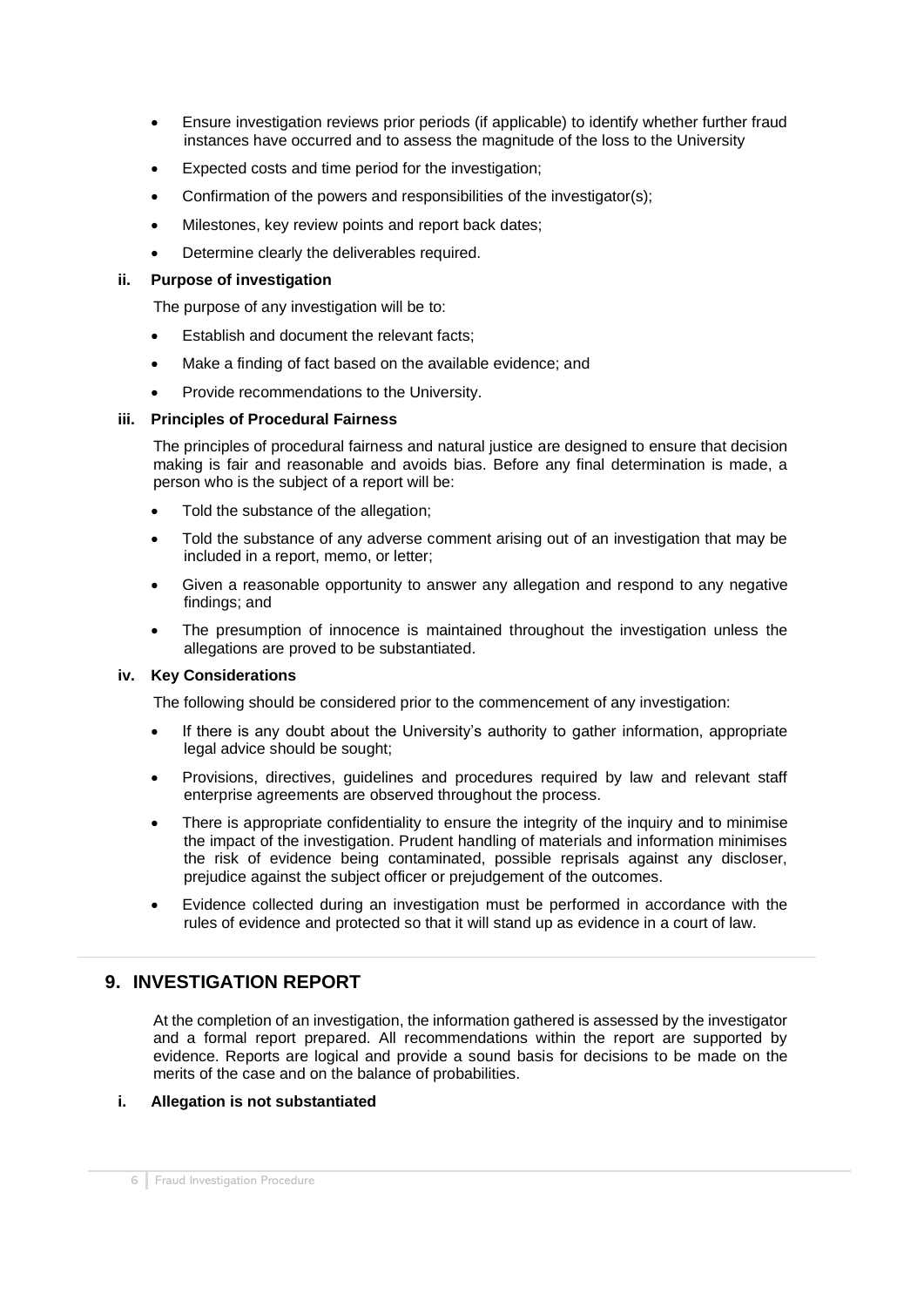If based on the evidence, the report finds the allegations to be unsubstantiated, the Chief Operating Officer may direct the investigation to be closed off with a file note and no further action will be taken.

### **ii. Allegation is substantiated**

The investigation report will be reviewed by the Chief Operating Officer who, in consultation with appropriate Senior Management, will assess what further action will be taken. Fraud and corruption, when proven, is a breach of the Code of Conduct and may lead to performance management or disciplinary action. Such action could range from counselling to termination of employment and reporting to external authorities, as appropriate.

#### **iii. Reporting to External Agencies**

- Queensland Police Service Reporting to the Queensland Police Service will occur once it is determined that an offence has been committed under the Criminal Code or any other Act. Reporting may be made early to prevent further harm to the University.
- Queensland Audit Office Reporting to the Queensland Audit Office is based on whether a loss has been incurred.
- Crime and Corruption Commission Reporting to the Crime and Corruption Commission occurs when there is a reasonable suspicion that corrupt conduct has occurred. (See section 7 of this Procedure for further information).

## <span id="page-6-0"></span>**10.FURTHER ACTIONS**

### **i. Review of Control Environment**

As part of any investigation undertaken, a review will be undertaken of the control environment including systems and processes, and any further controls improvements necessary in order to avoid recurrence. This includes updating the relevant risk registers.

#### **ii. Review of Adequacy of and Impact to the Fraud and Corruption Control Framework and the Integrity Program**

The investigators will also review and recommend any changes required to these procedures or component documents and the Integrity Program, following from the lessons learned from the investigation.

#### **iii. Recovery of Losses**

The University will make every attempt to recover any funds misappropriated through all means available to it.

#### **iv. Insurance**

Where an incident of fraud has been first identified, the University may be able to recover some or all of the loss and associated costs of the investigation through insurance. The University's Insurance Manager should be consulted for additional information and guidance.

### <span id="page-6-1"></span>**11.RECORD KEEPING**

All records relating to investigations should be securely stored in a central location by the relevant Chief Investigator and maintained for a period of seven years. Access to and review of these files will be determined on an 'as needs' basis by the Director, Audit, Risk and Compliance in consultation with the Chief Operating Officer.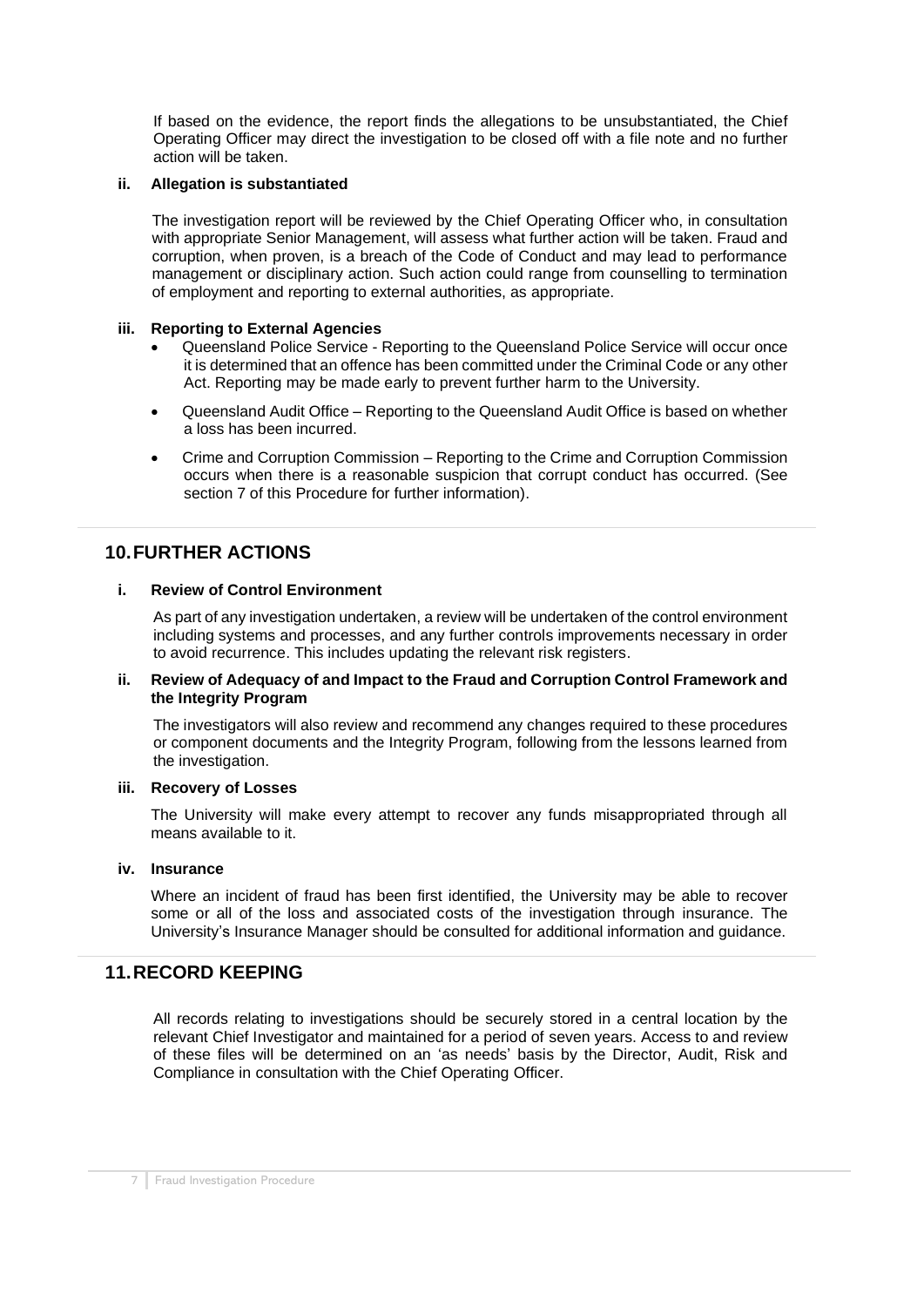# <span id="page-7-0"></span>**12.REVIEW**

This procedure will be reviewed every two years for adequacy and effectiveness. Furthermore, it shall be reviewed after any significant incident of fraud.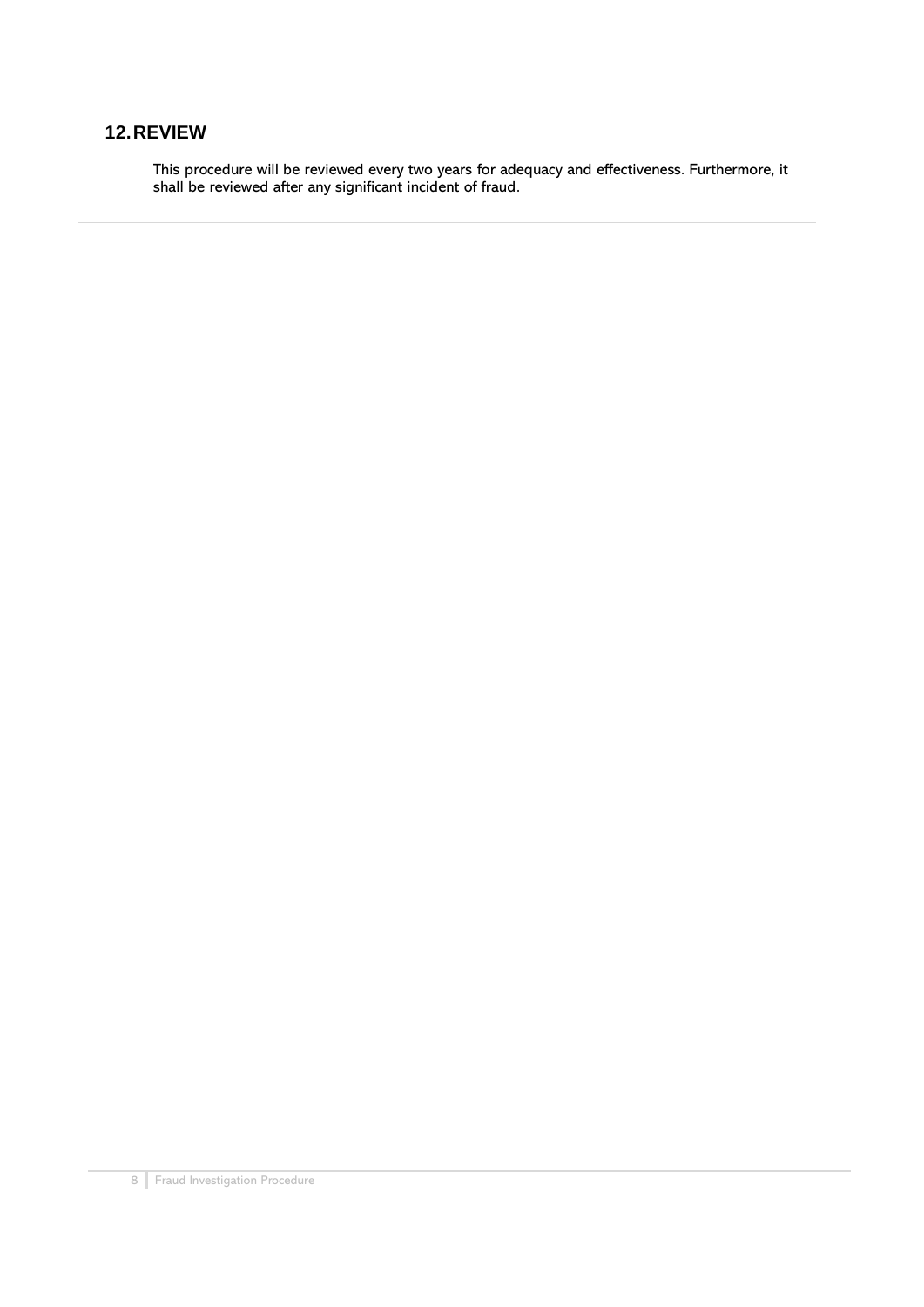## <span id="page-8-0"></span>**Appendix A: INITIAL RESPONSE PROCESS**